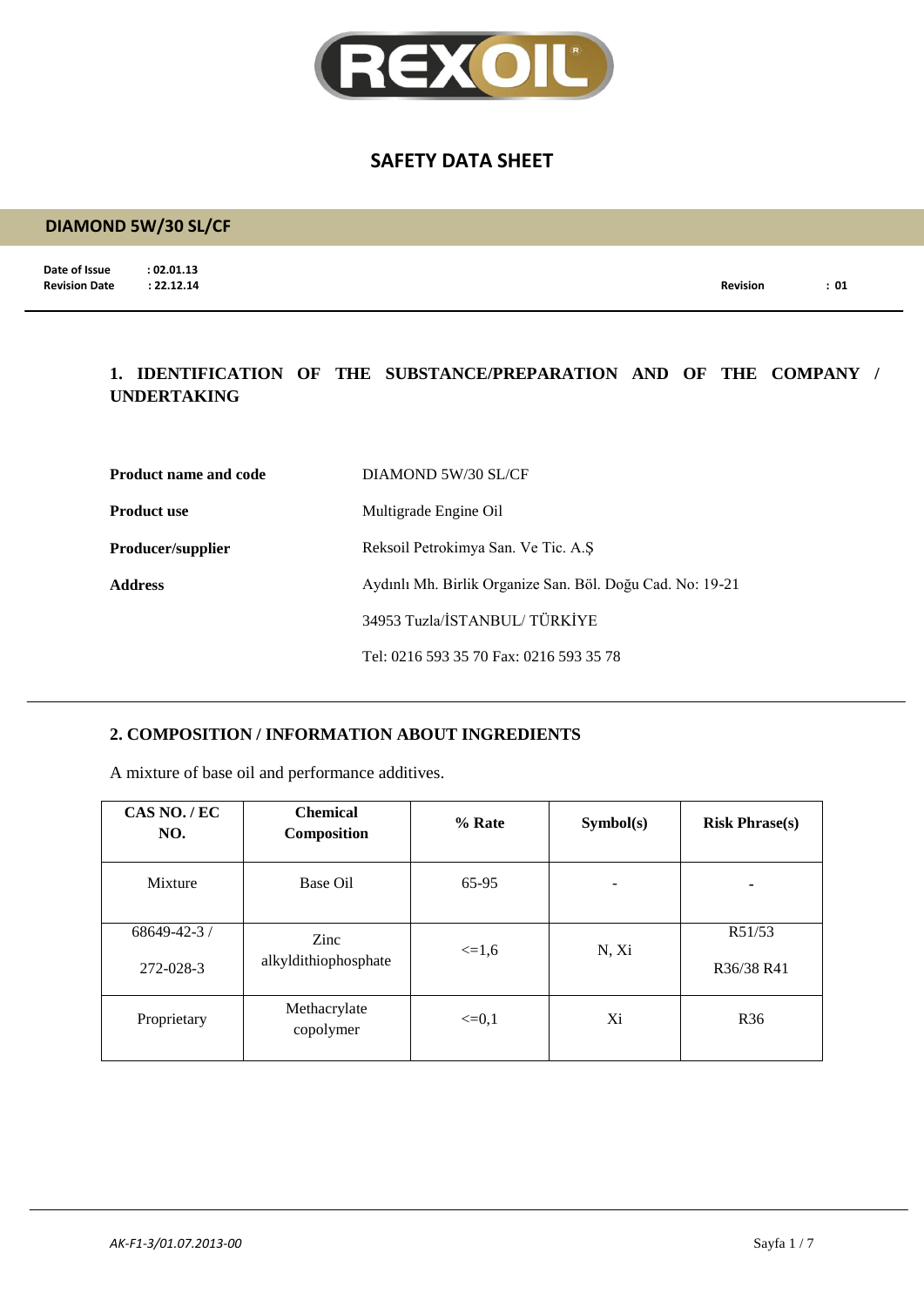

# **DIAMOND 5W/30 SL/CF**

| Date of Issue<br>: 02.01.13<br>: 22.12.14<br><b>Revision Date</b> |                                    |                                                                                                                                                                                                             | <b>Revision</b> | : 01 |
|-------------------------------------------------------------------|------------------------------------|-------------------------------------------------------------------------------------------------------------------------------------------------------------------------------------------------------------|-----------------|------|
|                                                                   | <b>3. HAZARDS IDENTIFICATION</b>   |                                                                                                                                                                                                             |                 |      |
|                                                                   | <b>Physical / Chemical Hazards</b> | Not classified as dangerous.                                                                                                                                                                                |                 |      |
|                                                                   | Human health hazards               | Not classified as dangerous.                                                                                                                                                                                |                 |      |
|                                                                   | <b>Environmental Hazards</b>       | Not likely to be harmful to aquatic organisms.                                                                                                                                                              |                 |      |
| <b>Eye contact</b>                                                | <b>4. FIRST-AID MEASURES</b>       | Hold the eyelids apart with clean hands and flush with running water for at least<br>15 minutes.                                                                                                            |                 |      |
| Skin contact                                                      |                                    | Rinse thoroughly with running water and soap. Take off contaminated clothes<br>and should be washed contacted area on skin with water. You should see the<br>doctor if irritate keeps continue on the skin. |                 |      |
| <b>Ingestion</b>                                                  |                                    | DO NOT induce vomiting! Wash the mouth out with water. In case of nausea or<br>any other symptoms seek medical assistance and show the label/container.                                                     |                 |      |
| <b>Inhalation</b>                                                 |                                    | Remove the person to fresh air. If the person has breathing difficulties, seek<br>medical assistance.                                                                                                       |                 |      |

### **5. FIRE-FIGHTING MEASURES**

| <b>Suitable Extinguishers And Fire</b>                             | Should be used foam, dry chemical and water spry at small-scale fires. Should |
|--------------------------------------------------------------------|-------------------------------------------------------------------------------|
| <b>Fighting Method</b>                                             | call fire department at large fire.                                           |
| <b>Unsuitable Extinguishers And Fire</b><br><b>Fighting Method</b> | Do not intervene fire with water.                                             |
| <b>Special Situations After Combustion</b>                         | Toxic gases consist After Combustion. May burn at high temperatures.          |
| Special protective equipment for Fire-                             | Should be used protective clothing and oxygen mask for extinguishing Indoor   |
| <b>fighting</b>                                                    | locations fires by trained personnel.                                         |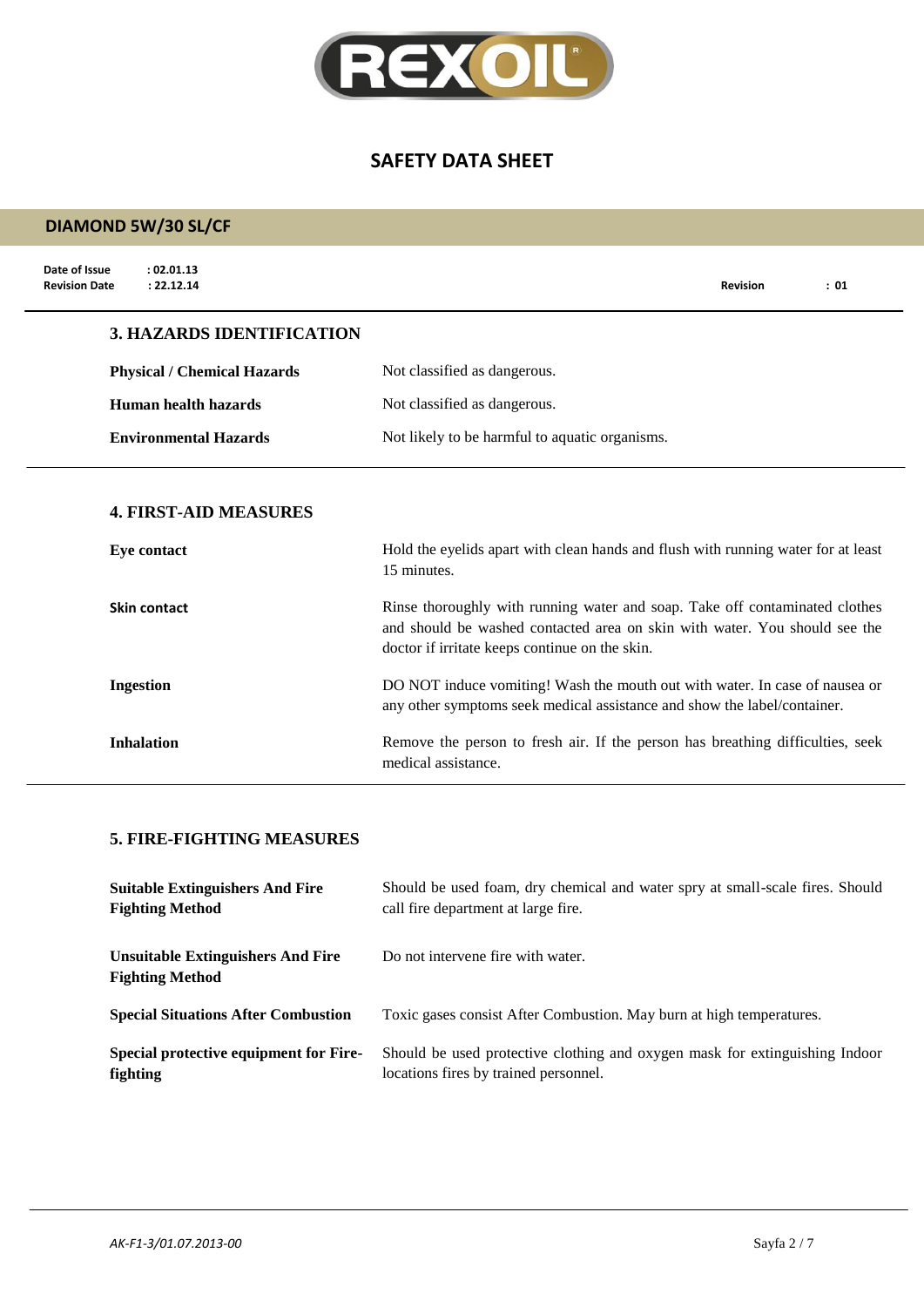

| <b>DIAMOND 5W/30 SL/CF</b>                                        |                                                                                                                                                                                                                                                                                                                                                    |
|-------------------------------------------------------------------|----------------------------------------------------------------------------------------------------------------------------------------------------------------------------------------------------------------------------------------------------------------------------------------------------------------------------------------------------|
| Date of Issue<br>: 02.01.13<br><b>Revision Date</b><br>: 22.12.14 | <b>Revision</b><br>: 01                                                                                                                                                                                                                                                                                                                            |
| <b>6. ACCIDENTAL RELEASE MEASURES</b>                             |                                                                                                                                                                                                                                                                                                                                                    |
| <b>Personal precautions</b>                                       | Use personal protective equipment from item 8. Stand upwind from the release<br>site.                                                                                                                                                                                                                                                              |
| <b>Environmental precautions</b>                                  | Avoid spilling into water, sewerage and drainage systems by digging a<br>protective ditch and/or setting up partitions of dry sand, soil or similar absorbent<br>material. Use floating dams for water spills.                                                                                                                                     |
| Methods for cleaning-up and recovery                              | Absorb the spilt product with absorbent or inert material. Store the waste<br>material and contaminated surface layer of soil that was removed in closed<br>containers in well-ventilated premises. Hand over for disposal to legal entities<br>for hazardous waste disposal, authorized by the Ministry in charge of<br>environmental protection. |
| <b>Additional warnings</b>                                        | In case of larger spills, notify the communication unit at 112.                                                                                                                                                                                                                                                                                    |
| 7. HANDLING AND STORAGE                                           |                                                                                                                                                                                                                                                                                                                                                    |
| <b>Handling</b>                                                   |                                                                                                                                                                                                                                                                                                                                                    |
| <b>Safety precautions</b>                                         | Use product in well ventilated premises. Keep away from sources of heat and                                                                                                                                                                                                                                                                        |

| <i>Outor productions</i>                                  | ose product in went ventitude premises. Heep away from sources of heat and<br><i>ignition.</i>                        |
|-----------------------------------------------------------|-----------------------------------------------------------------------------------------------------------------------|
| Safe handling advice                                      | Avoid contact with skin and eyes.                                                                                     |
| <b>Storage: Technical measures and storage conditions</b> |                                                                                                                       |
| <i>Suitable</i>                                           | It is recommended that base oil be stored in covered or closed area.<br>Recommended storage temperature is $5-40$ °C. |
| To be avoided                                             | Do not expose to direct sunlight or higher temperatures, avoid contact with<br>water or strong oxidants.              |
| <b>Packaging materials</b>                                |                                                                                                                       |
| <b>Recommended</b>                                        | Material resistant to hydrocarbons.                                                                                   |
| Not suitable                                              | Anything else.                                                                                                        |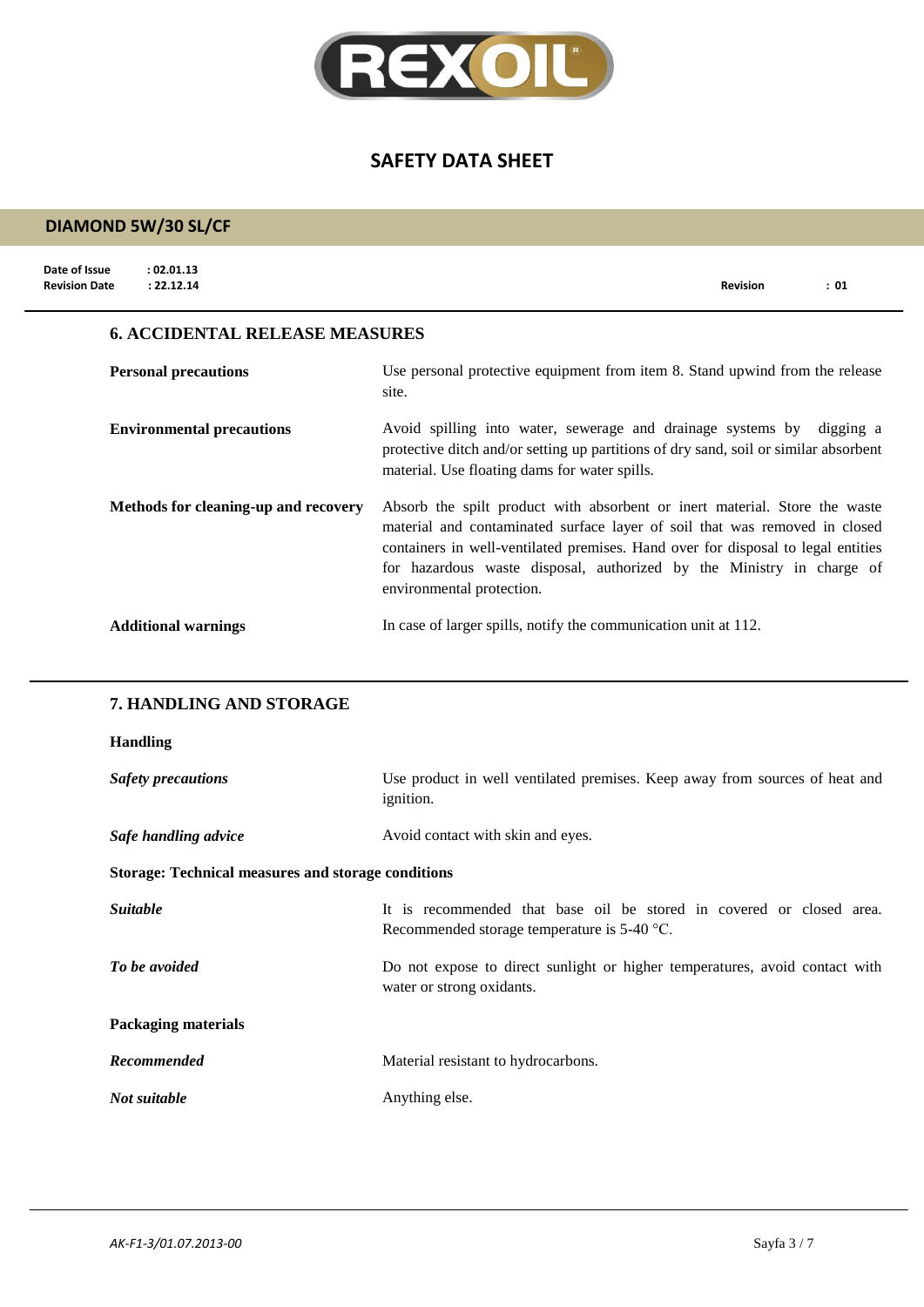

# **DIAMOND 5W/30 SL/CF**

| Date of Issue<br>: 02.01.13<br>: 22.12.14<br><b>Revision Date</b> |                                                   | <b>Revision</b>                                                                                                                                                          | : 01 |
|-------------------------------------------------------------------|---------------------------------------------------|--------------------------------------------------------------------------------------------------------------------------------------------------------------------------|------|
|                                                                   | <b>8. EXPOSURE CONTROLS / PERSONAL PROTECTION</b> |                                                                                                                                                                          |      |
| <b>Technical measures for reducing</b><br>exposure                | Ensure good ventilation of premises.              |                                                                                                                                                                          |      |
| <b>Control parameters</b>                                         | See item 7.                                       |                                                                                                                                                                          |      |
| Personal protective equipment                                     |                                                   |                                                                                                                                                                          |      |
| <b>Respiratory protection</b>                                     | pressurized air breathing apparatus.              | During regular work respiratory protective equipment is not required. In special<br>cases (e.g. spills) use full face protective mask and in case of fire self-contained |      |
| <b>Hand protection</b>                                            |                                                   | Gloves made of PVC or neoprene, resistant to oils, greases, alkali and acids.                                                                                            |      |
| Eye protection                                                    |                                                   | Protective goggles with side protection or protective visor.                                                                                                             |      |
| Skin and body protection                                          | Protective clothes and footwear.                  |                                                                                                                                                                          |      |
| Special hygienic and safety<br>precautions                        | hands before each work break.                     | Smoking, eating and drinking is prohibited during handling this product. Wash                                                                                            |      |
| <b>Additional warnings</b>                                        |                                                   | Immediately remove contaminated clothes and footwear.                                                                                                                    |      |

#### **9. PHYSICAL AND CHEMICAL PROPERTIES**

|        | <b>Physical properties</b> |        |       |       |                |
|--------|----------------------------|--------|-------|-------|----------------|
| State: | Liquid                     | Color: | Amber | Odor: | Petroleum odor |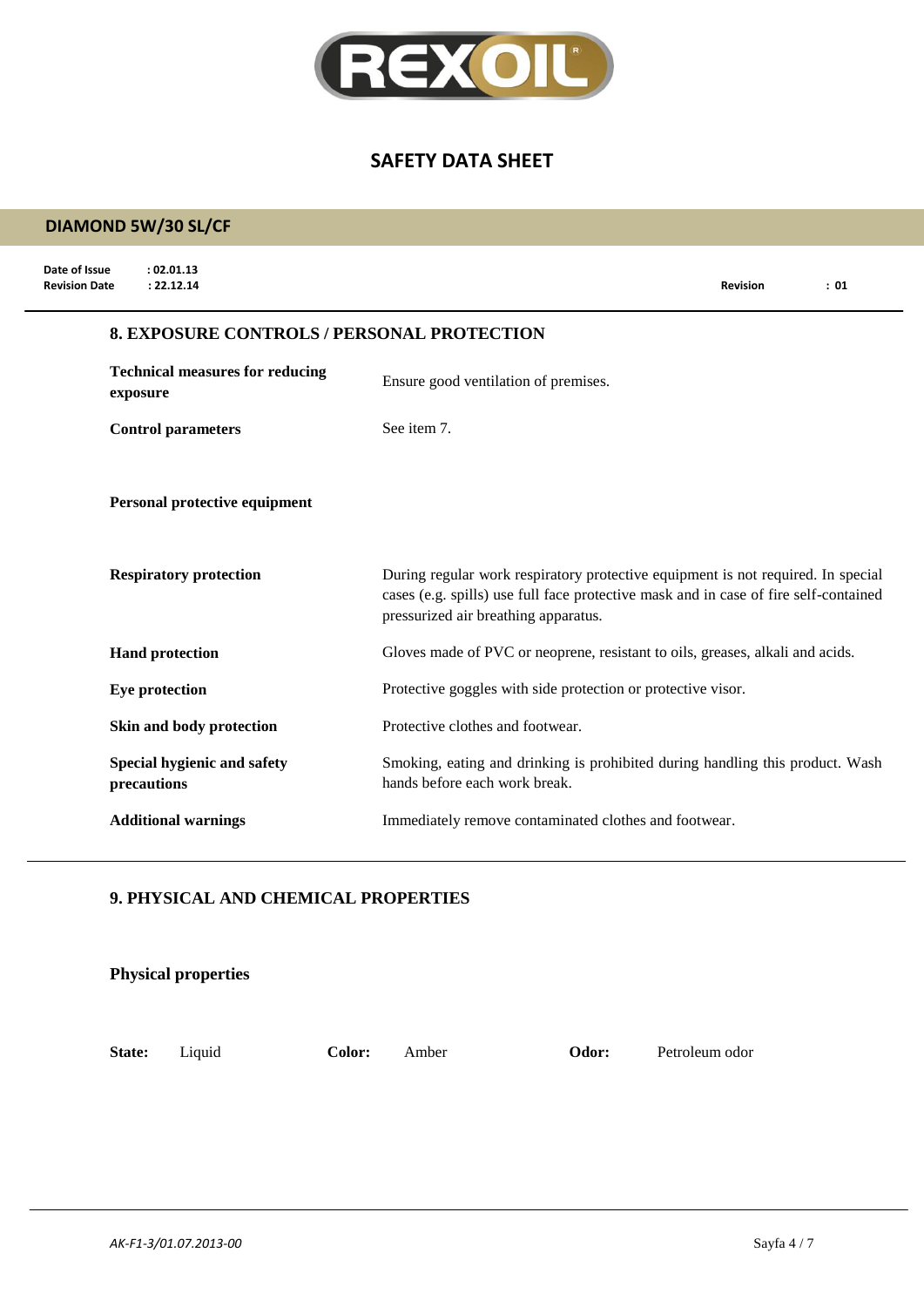

# **DIAMOND 5W/30 SL/CF**

**Date of Issue : 02.01.13<br>Revision Date : 22.12.14** 

**Revision Date : 22.12.14 Revision : 01**

#### **Chemical properties**

| <b>Characteristics</b>     | Unit               | <b>Values</b>   | <b>Method</b>      |
|----------------------------|--------------------|-----------------|--------------------|
| Density @ 15 $^{\circ}$ C  | g/cm <sup>3</sup>  | $0,85-0,88$     | <b>ASTM D 4052</b> |
| <b>Flash Point</b>         | $\rm ^{o}C$        | <b>Min. 200</b> | <b>ASTMD92</b>     |
| Kinematic Viscosity@100 °C | mm <sup>2</sup> /s | $9,3-12,5$      | <b>ASTM D 445</b>  |

### **10. STABILITY AND REACTIVITY**

| <b>Stability</b>                        | Stabile at normal conditions.                                            |
|-----------------------------------------|--------------------------------------------------------------------------|
| <b>Conditions to avoid</b>              | High temperature and direct sunlight.                                    |
| <b>Materials to avoid</b>               | Avoid contact with water and strong oxidants.                            |
| <b>Hazardous decomposition products</b> | Forming of dangerous products not expected at normal storage conditions. |

#### **11. TOXICOLOGICAL INFORMATION**

| Eye contact         | If accidental eye contact can cause temporary blindness.                                                                    |
|---------------------|-----------------------------------------------------------------------------------------------------------------------------|
| <b>Skin contact</b> | Prolonged or repeated contact can cause skin irritation. If skin contact with hot<br>product that creates skin burns.       |
| Ingestion           | There is no any information.                                                                                                |
| <b>Respiratory</b>  | Eye, nose and throat will be irritated if fog or mist breathes. Hot product vapor<br>irritates the upper respiratory tract. |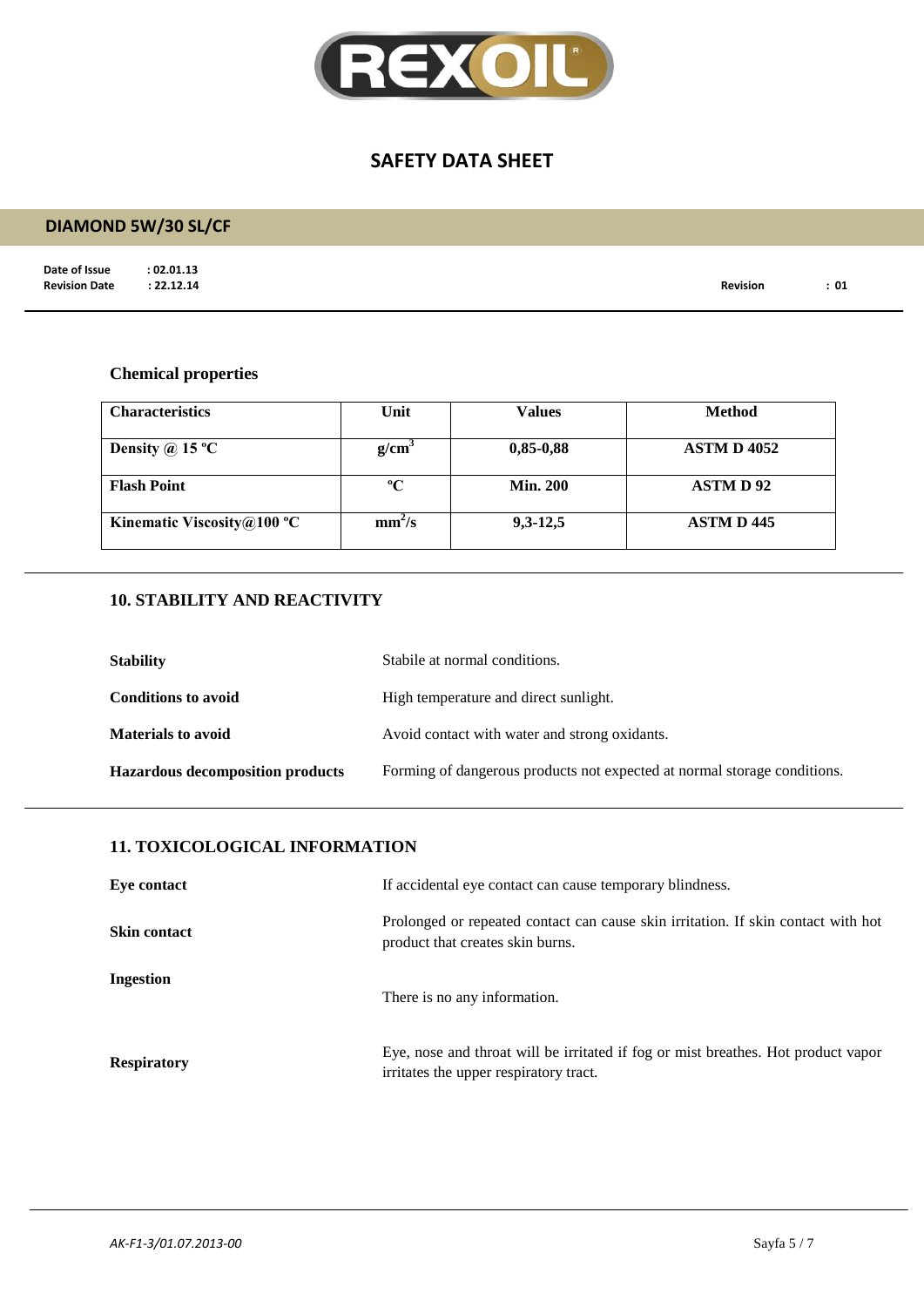

| <b>DIAMOND 5W/30 SL/CF</b>                                        |                                                                                                       |                 |      |
|-------------------------------------------------------------------|-------------------------------------------------------------------------------------------------------|-----------------|------|
| Date of Issue<br>: 02.01.13<br><b>Revision Date</b><br>: 22.12.14 |                                                                                                       | <b>Revision</b> | : 01 |
| <b>12. ECOLOGICAL</b>                                             |                                                                                                       |                 |      |
| <b>Ecotoxicity</b>                                                | Does not harm the aquatic life forms. Spills make film layer on water and<br>prevent oxygen transfer. |                 |      |
| <b>Mobility</b>                                                   | Spilled product will cause pollution of groundwater.                                                  |                 |      |
| <b>Persistence and degradability</b>                              | Have the ability to accumulate in the soil.                                                           |                 |      |

#### **13. DISPOSAL CONSIDERATIONS**

According to current legislation should be eliminated by licensed personnel.

#### **14. TRANSPORT INFORMATION**

Transportation is not dangerous. Not classified as hazardous for transport.

#### **15. REGULATORY INFORMATION**

- **S2** Keep out of the reach of children
- **S26** In case of contact with eyes, rinse immediately with plenty of water and seek medical advice.
- **S29** Do not empty into drains.
- **S39** Wear eye/face protection.
- **S46** If swallowed, seek medical advice immediately and show this container or label